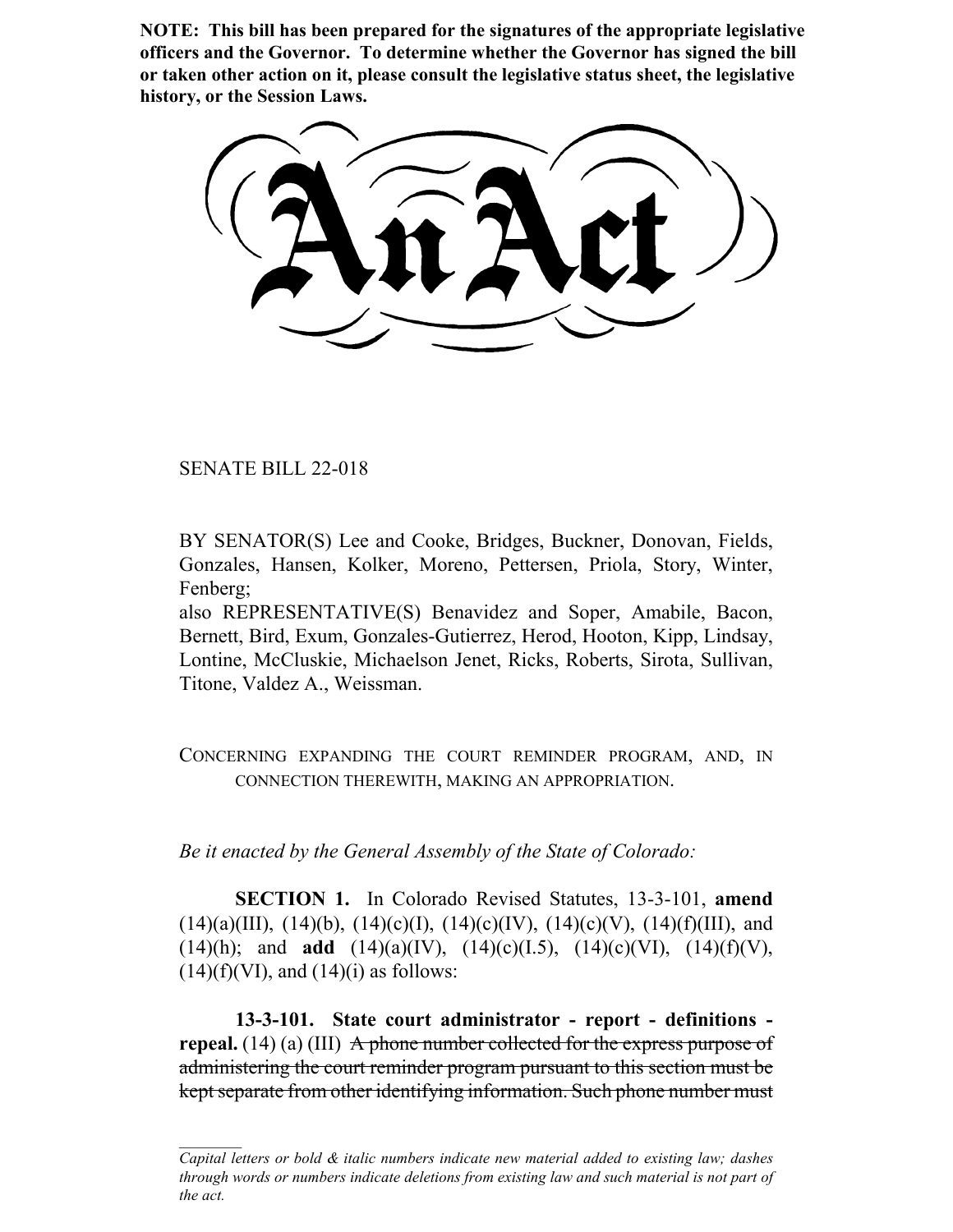only be used to achieve the statutory objective of the program as described in subsection  $(14)(a)(I)$  of this section and must not be used or shared by the judicial department for any other purpose. EACH COURT PARTICIPATING IN THE COURT REMINDER PROGRAM SHALL ENROLL EVERY CRIMINAL DEFENDANT AND JUVENILE PARTICIPANT IN THE PROGRAM. A CRIMINAL DEFENDANT OR JUVENILE PARTICIPANT MAY OPT OUT OF PARTICIPATING IN THE PROGRAM.

(IV) THE PROGRAM SHALL SEND REMINDERS TO THE BEST CONTACT INFORMATION AVAILABLE TO THE COURT.BEFORE SENDING REMINDERS FOR THE DEFENDANT'S OR PARTICIPANT'S FIRST COURT APPEARANCE, THE PROGRAM SHALL MAKE ALL REASONABLE EFFORTS TO ENSURE THAT THE PROGRAM HAS THE SAME CONTACT INFORMATION AVAILABLE TO THE COURT, INCLUDING CONTACT INFORMATION PROVIDED BY A CRIMINAL DEFENDANT OR JUVENILE PARTICIPANT TO A LAW ENFORCEMENT AGENCY ON A SUMMONS OR BY ANY OTHER MEANS.

(b) In administering the program, the state court administrator shall prioritize the use of text messages to remind criminal defendants and juvenile participants who have agreed to receive text messages and have the capacity to receive text messages at the mobile telephone number provided. The program must use text messages unless and until a more effective technological means of reminding defendants and juvenile participants becomes available. OF COURT DATES AND UNPLANNED COURT CLOSURES. A TEXT MESSAGE REMINDER MUST BE SENT TO THE BEST PHONE NUMBER AVAILABLE TO THE COURT. In addition, or when a defendant or juvenile participant is unable to receive text messages, the state court administrator, at his or her THE ADMINISTRATOR's discretion, may also use other communication methods, including telephone, e-mail, or other internet-based technology, to remind defendants and juvenile participants of court dates and unplanned court closures.

(c) The program must:

(I) (A) Provide at least two text message THREE reminders for all court appearances, INCLUDING THE FIRST COURT APPEARANCE, for criminal defendants and juvenile participants in an eligible court. with the capacity to receive text messages and for whom the state court administrator has a working mobile telephone number. ONE REMINDER MUST BE SENT THE DAY BEFORE THE COURT APPEARANCE. The reminders must include at least the

# PAGE 2-SENATE BILL 22-018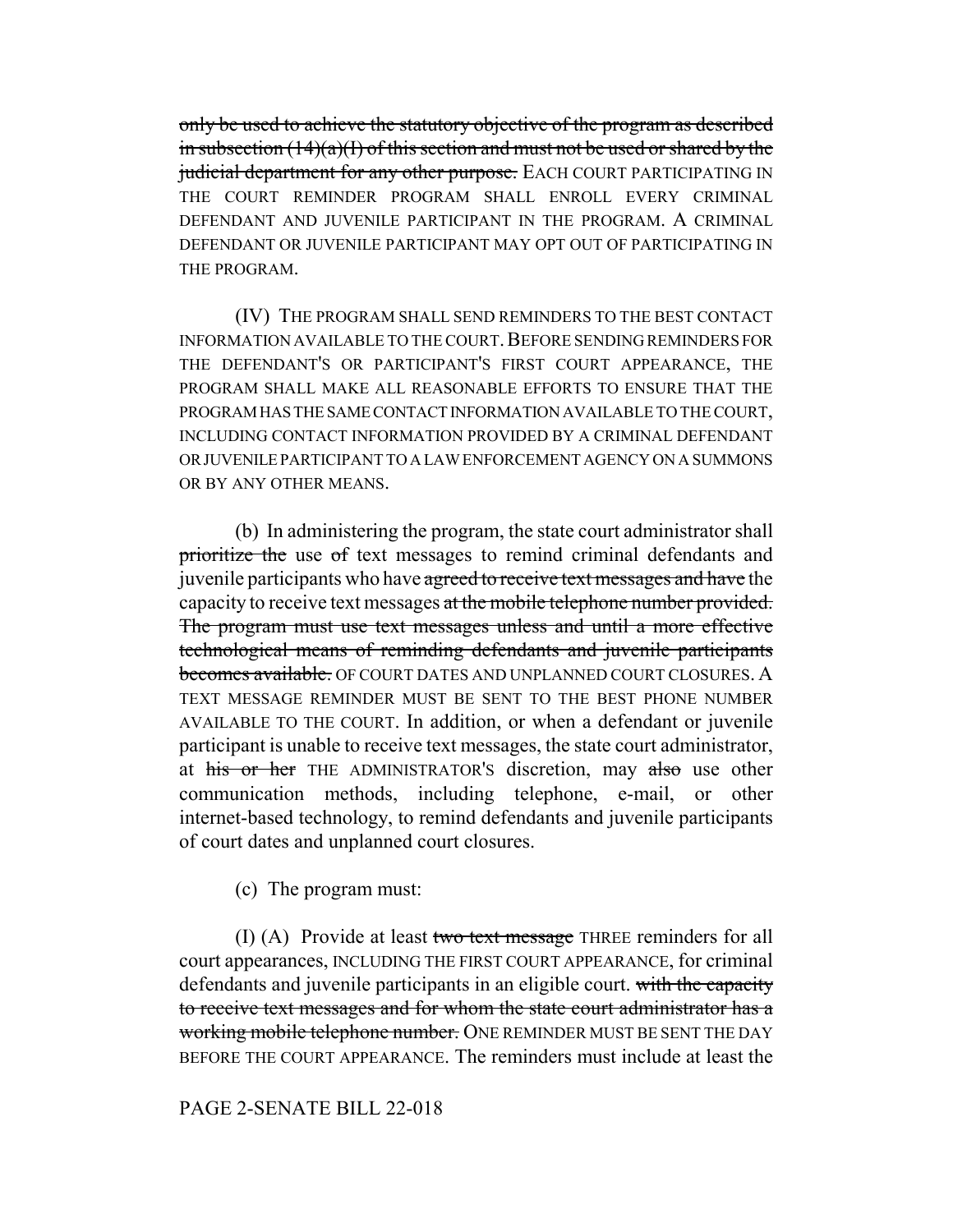date, location, and time of the court appearance and contact information for questions related to the court appearance.

(B) NOTWITHSTANDING THE REQUIREMENT IN SUBSECTION  $(14)(c)(I)(A)$  of this section, the program is not required to send MORE THAN TWO REMINDERS WITHIN SEVEN DAYS BEFORE A COURT APPEARANCE OR MORE THAN ONE REMINDER WITHIN FORTY-EIGHT HOURS BEFORE A COURT APPEARANCE.

(I.5) FOR COURT APPEARANCES THAT CAN BE ATTENDED VIRTUALLY, PROVIDE THE LINK TO THE VIRTUAL COURT APPEARANCE IN, AT LEAST, THE FINAL REMINDER SENT BEFORE THE APPEARANCE;

(IV) Identify defendants and juvenile participants with upcoming court appearances who cannot be reached and, as resources allow, attempt to acquire current contact information; and

(V) Collect data concerning the number of criminal defendants and juvenile participants who fail to appear at their scheduled court appearances despite having been sent one or more reminders to a working telephone number; AND

(VI) COLLECT DATA CONCERNING THE NUMBER OF CRIMINAL DEFENDANTS AND JUVENILE PARTICIPANTS WHO OPT OUT OF THE PROGRAM AND, IF POSSIBLE, THEIR REASONS FOR OPTING OUT.

(f) In its annual report to the committees of reference pursuant to section 2-7-203, the judicial department shall include information concerning the activities of the state court administrator pursuant to this subsection (14). To the extent practicable, the report must include:

(III) The number of criminal defendants and juvenile participants in each eligible court who were sent a reminder to a working telephone number from the program but who nonetheless failed to appear for a court hearing; and

(V) THE NUMBER OF CRIMINAL DEFENDANTS AND JUVENILE PARTICIPANTS WHO OPT OUT OF THE PROGRAM, THE REASONS THEY ELECTED TO OPT OUT, AND RECOMMENDATIONS FOR CHANGES TO INCREASE PARTICIPATION IN THE PROGRAM AND REDUCE THE NUMBER OF CRIMINAL

## PAGE 3-SENATE BILL 22-018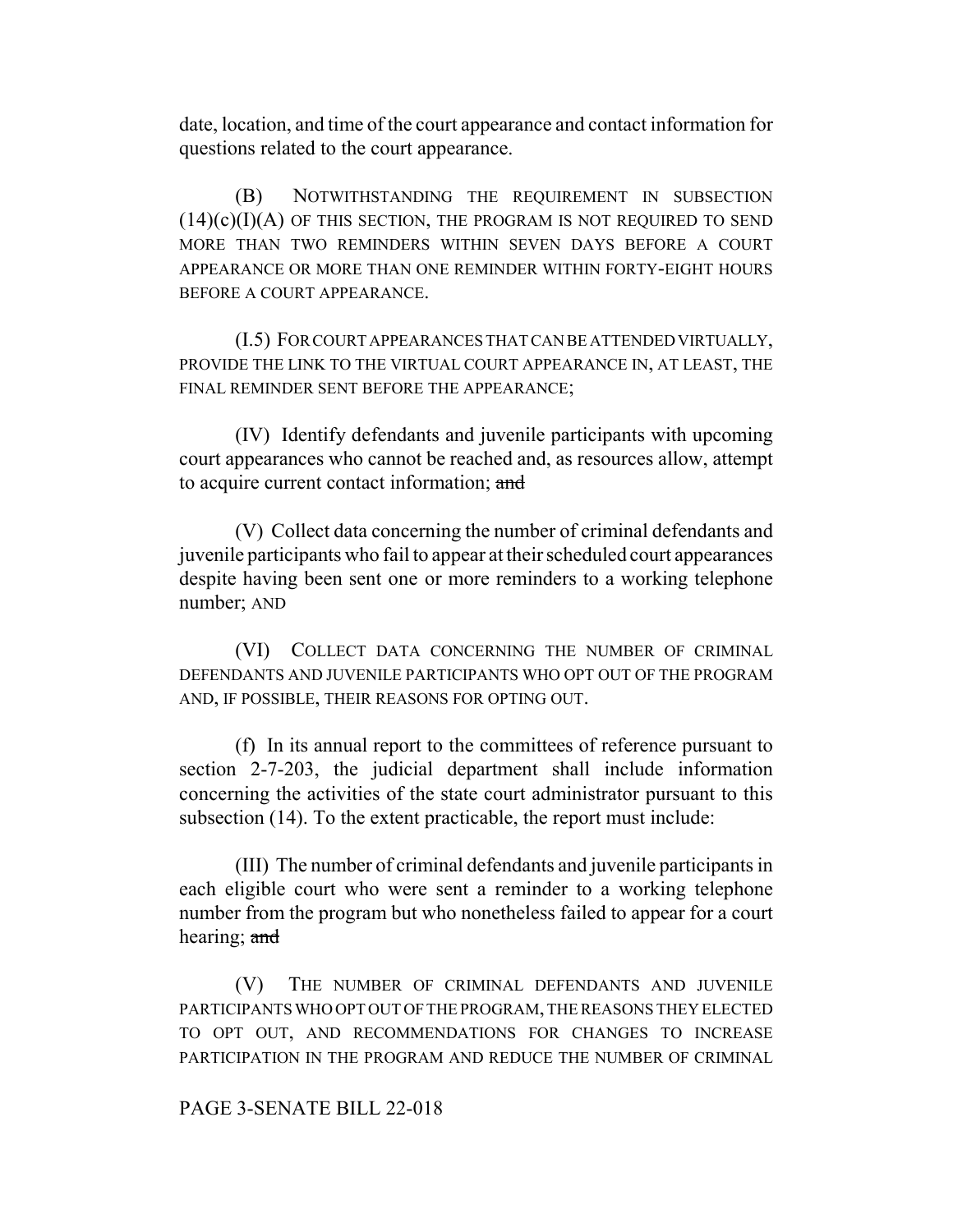#### DEFENDANTS AND JUVENILE PARTICIPANTS WHO OPT OUT; AND

(VI) IF, AT THE STATE COURT ADMINISTRATOR'S DISCRETION, THE PROGRAM SENDS ANY REMINDERS BY COMMUNICATION METHODS OTHER THAN TEXT MESSAGE, THE NUMBER OF CRIMINAL DEFENDANTS AND JUVENILE PARTICIPANTS WHO WERE SENT A REMINDER OTHER THAN A TEXT MESSAGE REMINDER, THE COMMUNICATION METHOD USED, AND WHETHER THE DEFENDANTS OR PARTICIPANTS FAILED TO APPEAR AT THEIR SCHEDULED COURT APPEARANCE.

(h) As used in this subsection (14), unless the context otherwise requires:

(I) "CRIMINAL DEFENDANT" INCLUDES A PERSON ALLEGED TO HAVE COMMITTED A TRAFFIC OFFENSE BUT DOES NOT INCLUDE A PERSON ALLEGED TO HAVE COMMITTED A TRAFFIC INFRACTION.

(I) (II) "Eligible court" means a district court, county court, or municipal court that uses the integrated Colorado online network that is the judicial department's case management system.

(II) (III) "Juvenile participant" means a juvenile who has been alleged to have committed a delinquent act, as defined in section 19-2.5-102, OR A TRAFFIC OFFENSE, who is required to appear before an eligible court. "Juvenile participant" includes the juvenile's parent, guardian, or legal custodian. "JUVENILE PARTICIPANT" DOES NOT INCLUDE A JUVENILE ALLEGED TO HAVE COMMITTED A TRAFFIC INFRACTION.

(i) (I) THE STATE COURT ADMINISTRATOR SHALL CONVENE A WORKING GROUP TO STUDY BEST PRACTICES IN COURT REMINDERS, ASSESS THE EFFECTIVENESS OF THE COURT REMINDER PROGRAM ESTABLISHED IN THIS SUBSECTION (14), AND RECOMMEND TO THE STATE COURT ADMINISTRATOR'S OFFICE ANY APPROPRIATE CHANGES TO THE COURT REMINDER PROGRAM. THE JUDICIAL DEPARTMENT SHALL PROVIDE STAFF SUPPORT NECESSARY FOR THE WORKING GROUP TO CARRY OUT ITS DUTIES.

(II) THE WORKING GROUP CONSISTS OF THE STATE COURT ADMINISTRATOR OR THE ADMINISTRATOR'S DESIGNEE; A PUBLIC DEFENDER APPOINTED BY THE STATE PUBLIC DEFENDER; A MEMBER OF A STATEWIDE ORGANIZATION OF PRETRIAL SERVICES ORGANIZATIONS, APPOINTED BY THE

## PAGE 4-SENATE BILL 22-018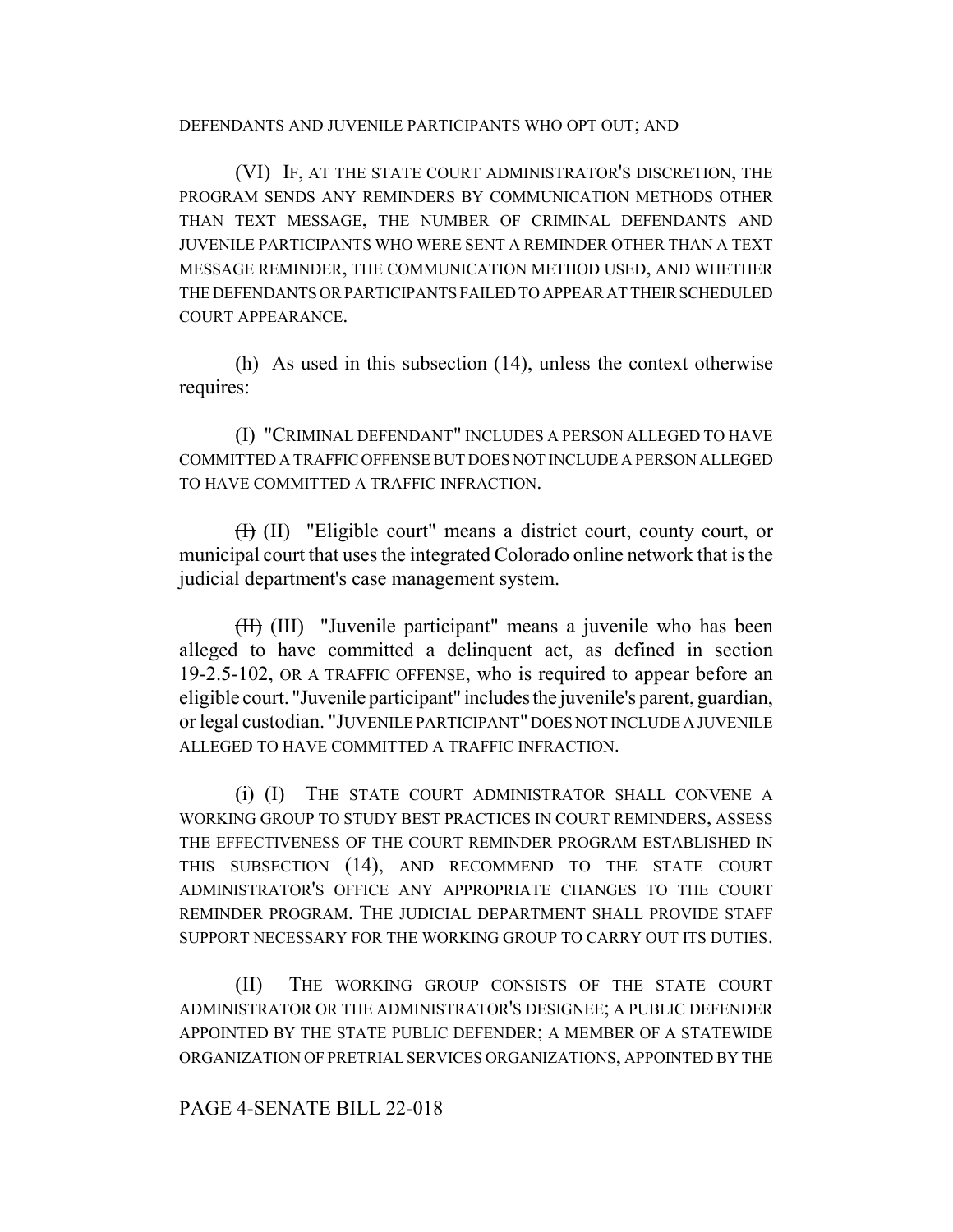ORGANIZATION; THE EXECUTIVE DIRECTOR OF THE COLORADO DISTRICT ATTORNEYS' COUNCIL OR THE EXECUTIVE DIRECTOR'S DESIGNEE; AND ONE MEMBER, APPOINTED BY THE SPEAKER OF THE HOUSE OF REPRESENTATIVES, WHO REPRESENTS A COLORADO-BASED NONPROFIT ORGANIZATION WITH EXPERTISE IN PRETRIAL RELEASE AND COURT REMINDER PROGRAMS.

(III) ON OR BEFORE JULY 31, 2022, THE APPOINTING AUTHORITIES SHALL MAKE APPOINTMENTS TO THE WORKING GROUP AND INFORM THE STATE COURT ADMINISTRATOR OF THE APPOINTMENTS.

(IV) THE WORKING GROUP SHALL MEET QUARTERLY. THE STATE COURT ADMINISTRATOR, OR THE ADMINISTRATOR'S DESIGNEE, SHALL CONVENE THE FIRST WORKING GROUP MEETING NO LATER THAN SEPTEMBER 30, 2022, AND SHALL CONVENE EACH MEETING OF THE WORKING GROUP THEREAFTER.

(V) THE WORKING GROUP MAY REQUEST DATA AND INFORMATION FROM THE JUDICIAL DEPARTMENT ABOUT THE COURT REMINDER PROGRAM.

(VI) IN ITS ANNUAL REPORT TO THE COMMITTEES OF REFERENCE PURSUANT TO SECTION 2-7-203, THE JUDICIAL DEPARTMENT SHALL PRESENT THE RECOMMENDATIONS MADE BY THE WORKING GROUP, WHETHER THE RECOMMENDATIONS WERE IMPLEMENTED, AND THE RATIONALE FOR IMPLEMENTING OR REJECTING ANY RECOMMENDATION.

(VII) THIS SUBSECTION (14)(i) IS REPEALED, EFFECTIVE JUNE 30, 2025.

**SECTION 2.** In Colorado Revised Statutes, **repeal** 13-1-138 as follows:

**13-1-138. Notification of court reminder program.** A court that participates in the court reminder program established in section 13-3-101  $(14)(a)(I)$  shall notify a criminal defendant or juvenile participant, as defined in section 13-3-101 (14), at each court appearance that the individual can elect to provide a mobile telephone number that will be used by the court solely to provide text message reminders for future court dates and unplanned court closures, and shall provide the opportunity for the individual to provide a mobile telephone number or update a mobile telephone number for that purpose.

PAGE 5-SENATE BILL 22-018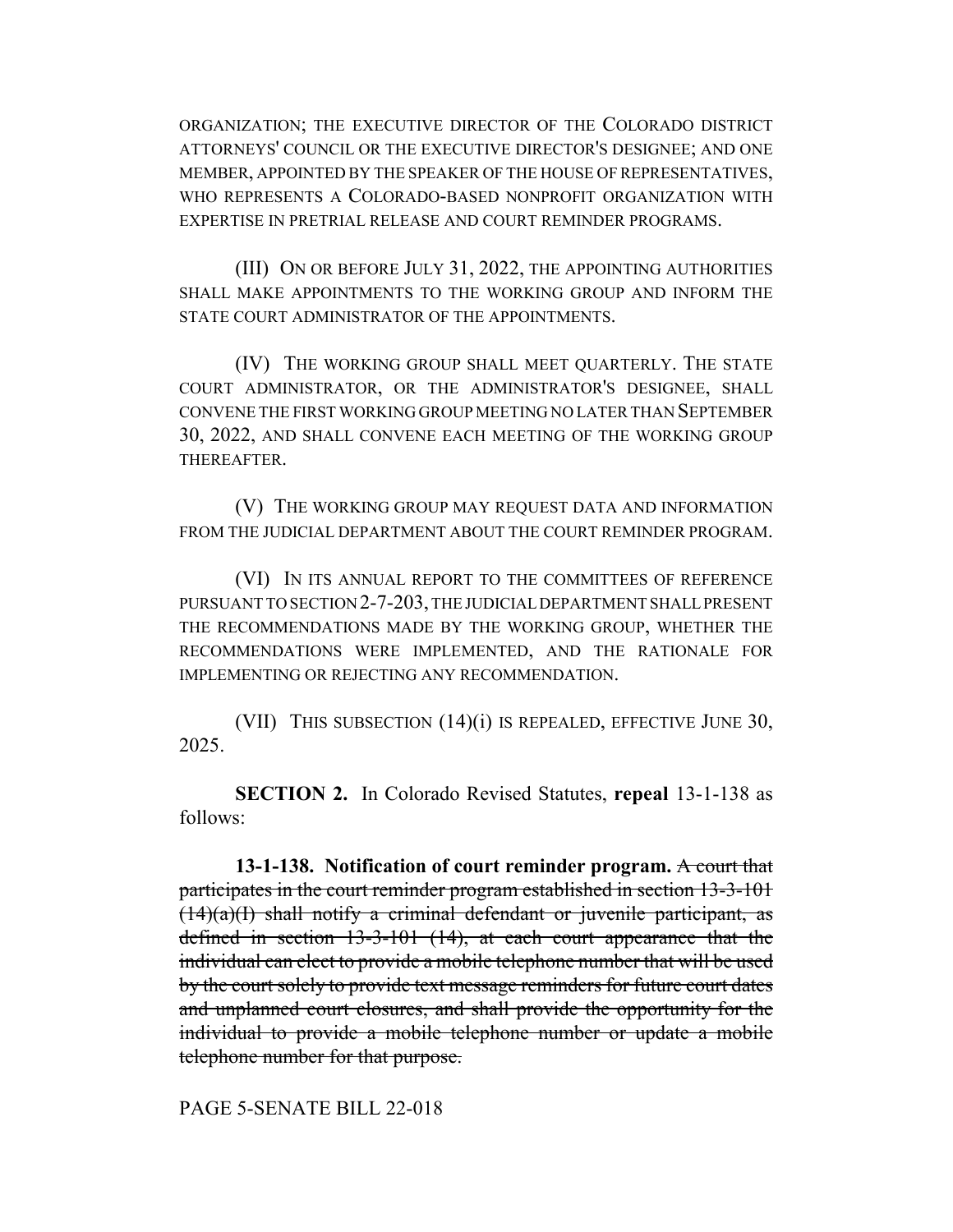**SECTION 3.** In Colorado Revised Statutes, **repeal** 16-4-105.5 as follows:

**16-4-105.5. Notification of court reminder program.** A person released on bond pursuant to this part 1 who is ordered to appear in a court that participates in the court reminder program established in section 13-3-101 (14)(a)(I), and any person otherwise ordered to appear in a court that participates in the program, must be notified that the person can elect to provide a mobile telephone number that will be used by the court solely to provide text message reminders for future court dates and unplanned court closures, and must be provided the opportunity to provide a mobile telephone number or update a mobile telephone number for that purpose.

**SECTION 4.** In Colorado Revised Statutes, **repeal** 16-4-206 as follows:

**16-4-206. Notification of court reminder program.** A person released on bond pursuant to this part 2 who is ordered to appear in a court that participates in the court reminder program established in section 13-3-101 (14) $(a)(I)$ , and any person otherwise ordered to appear in a court that participates in the program, must be notified that the person can elect to provide a mobile telephone number that will be used by the court solely to provide text message reminders for future court dates and unplanned court closures, and must be provided the opportunity to provide a mobile telephone number or update a mobile telephone number for that purpose.

**SECTION 5.** In Colorado Revised Statutes, 16-5-206, **repeal** (2)(g) as follows:

**16-5-206. Summons in lieu of warrant.** (2) If a summons is issued in lieu of a warrant under this section:

 $(g)$  It shall advise the person summoned that the person can elect to provide a mobile telephone number that will solely be used to provide text message reminders of future court dates and unplanned court closures, and provide an opportunity for the person to provide a mobile telephone number for that purpose.

**SECTION 6.** In Colorado Revised Statutes, 19-2.5-303, **repeal**  $(5)(c)$  as follows:

## PAGE 6-SENATE BILL 22-018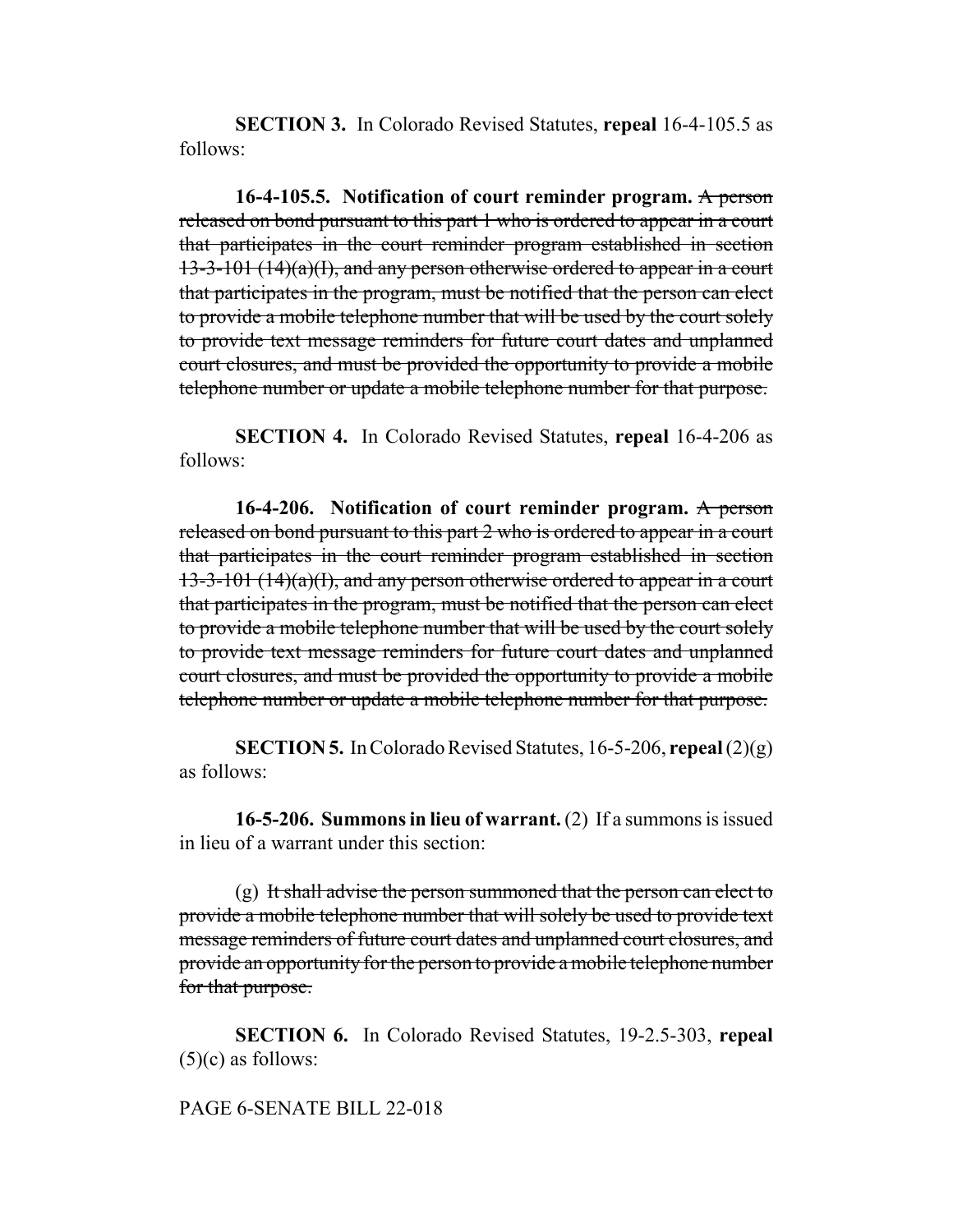**19-2.5-303. Duty of officer - screening teams - notification release or detention.** (5) (c) A law enforcement officer who serves a juvenile or a juvenile's parent, guardian, or legal custodian with a written promise to appear in a court that participates in the court reminder program established in section 13-3-101 (14)(a)(I) shall notify the person served that the juvenile and the juvenile's parent, guardian, or legal custodian can elect to provide a mobile telephone number that will be used by the court solely to provide text message reminders for future court dates and unplanned court closures and shall provide the opportunity for the juvenile and the juvenile's parent, guardian, or legal custodian to provide a mobile telephone number or update a mobile telephone number for that purpose.

**SECTION 7.** In Colorado Revised Statutes, 19-2.5-501, **repeal** (11) as follows:

**19-2.5-501. Summons - issuance - contents - service - legislative** declaration. (11) A person who serves a juvenile or a juvenile's parent, guardian, or legal custodian with a summons to appear in a court that participates in the court reminder program established in section 13-3-101  $(14)(a)(I)$  shall notify the person served that the juvenile and the juvenile's parent, guardian, or legal custodian can elect to provide a mobile telephone number that will be used by the court solely to provide text message reminders for future court dates and unplanned court closures, and provide the opportunity for the juvenile and the juvenile's parent, guardian, or legal custodian to provide a mobile telephone number or update a mobile telephone number for that purpose.

**SECTION 8.** In Colorado Revised Statutes, **repeal** 19-2.5-603 as follows:

**19-2.5-603. Notification.** A juvenile released pursuant to section 19-2.5-306 and ordered to appear in a court that participates in the court reminder program established in section  $13-3-101$   $(14)(a)(1)$ , and the juvenile's parent, guardian, or legal custodian, must be notified that the juvenile and the juvenile's parent, guardian, or legal custodian can elect to provide a mobile telephone number that will be used by the court solely to provide text message reminders for future court dates and unplanned court closures. The juvenile and the juvenile's parent, guardian, or legal custodian must be provided the opportunity to provide a mobile telephone number or update a mobile telephone number for that purpose.

PAGE 7-SENATE BILL 22-018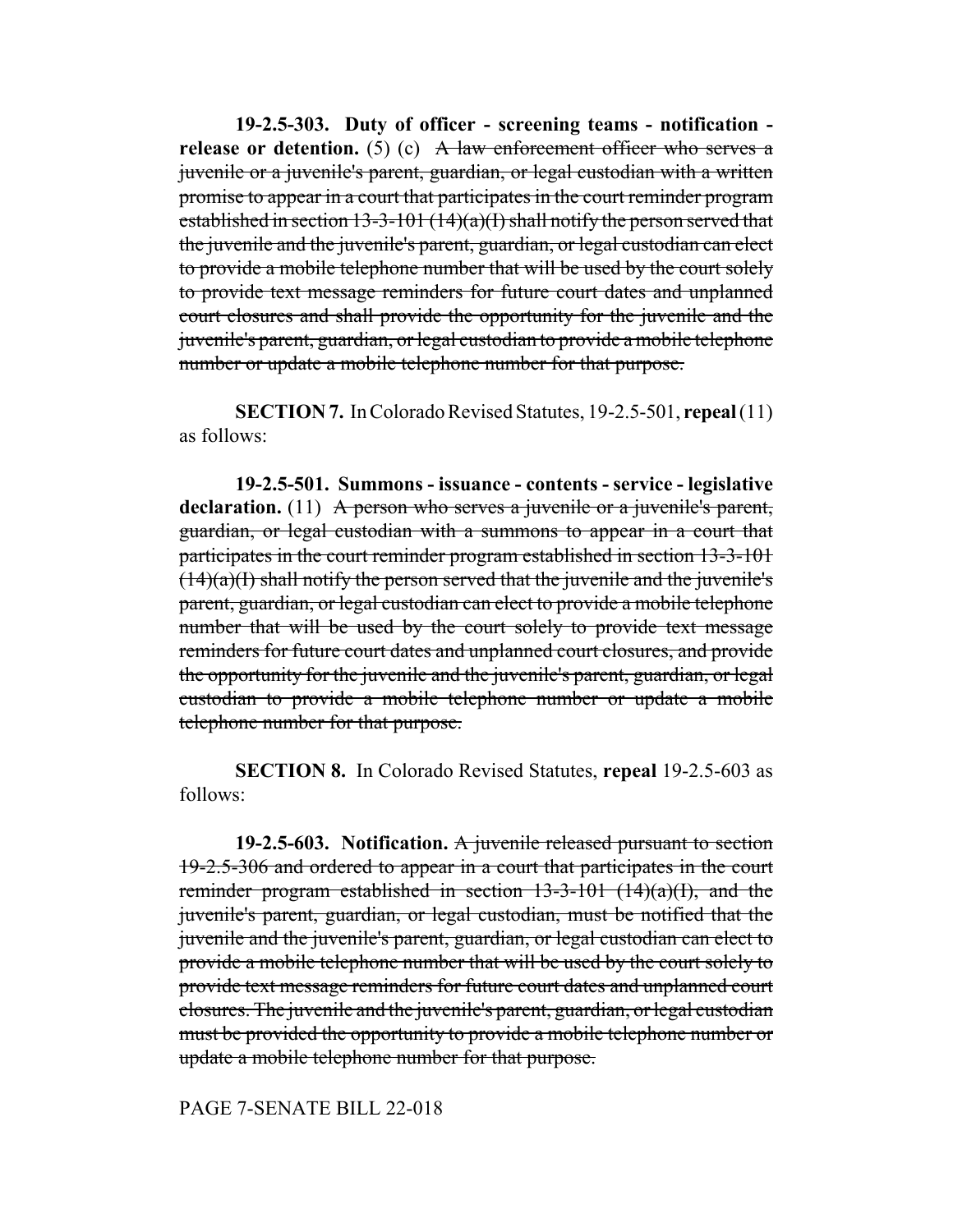**SECTION 9. Appropriation.** (9) For the 2022-23 state fiscal year, \$74,713 is appropriated to the judicial department. This appropriation is from the general fund. To implement this act, the department may use this appropriation as follows:

(a) \$35,842 for general courts administration, which amount is based on an assumption that the department will require an additional 0.5 FTE;

(b) \$25,671 for trial court programs, which amount is based on an assumption that the department will require an additional 0.5 FTE; and

(c) \$13,200 for capital outlay.

**SECTION 10. Effective date.** This act takes effect July 15, 2022; except that section 13-3-101 (14)(c)(I.5), Colorado Revised Statutes, as enacted in section 1 of this act, takes effect October 15, 2022.

**SECTION 11. Safety clause.** The general assembly hereby finds,